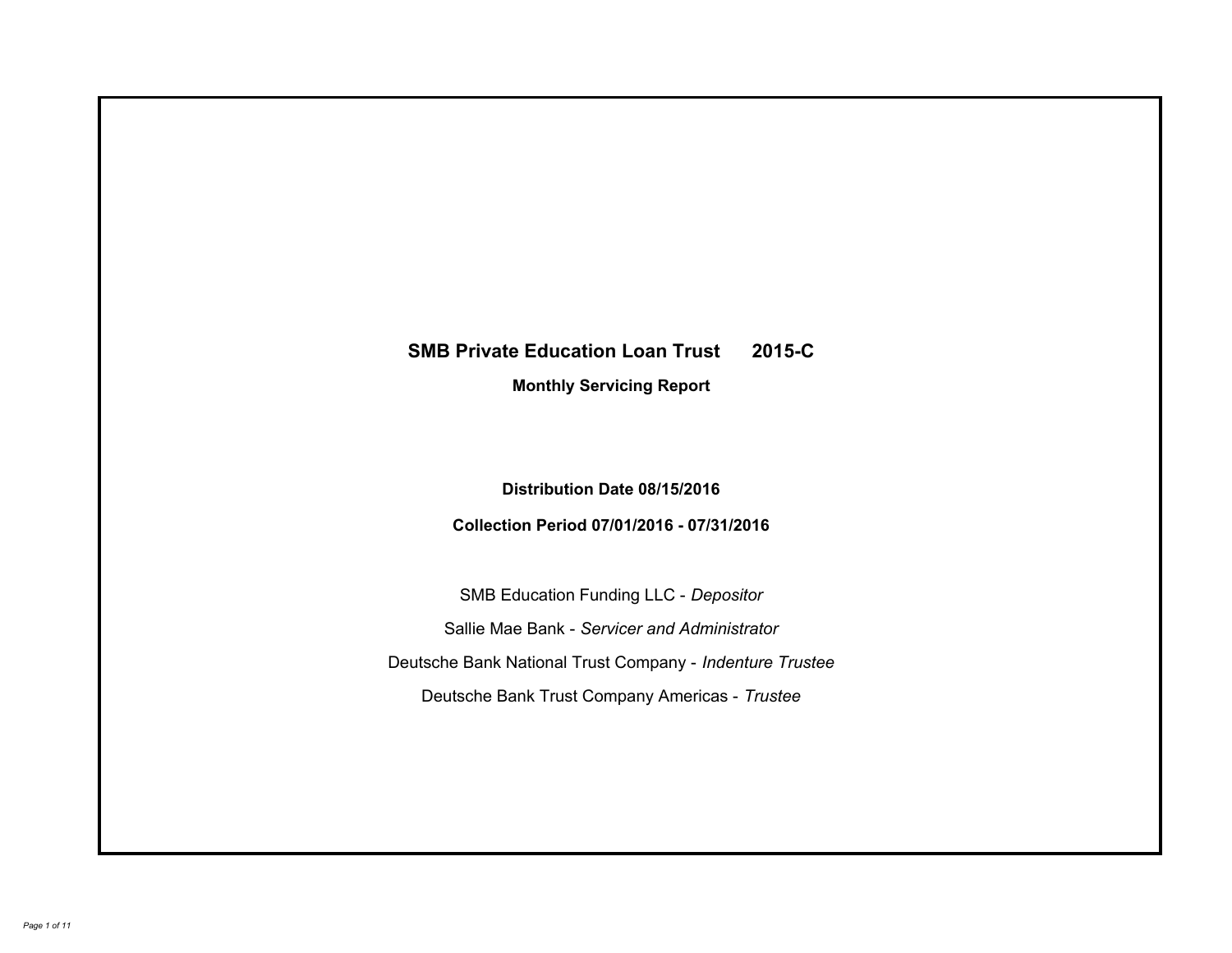| A           | <b>Student Loan Portfolio Characteristics</b>                  |                                                                                                     | Settlement Date<br>10/27/2015     | 06/30/2016                        | 07/31/2016                        |
|-------------|----------------------------------------------------------------|-----------------------------------------------------------------------------------------------------|-----------------------------------|-----------------------------------|-----------------------------------|
|             | <b>Principal Balance</b><br>Interest to be Capitalized Balance |                                                                                                     | \$693,787,197.00<br>55,852,621.68 | \$656,927,880.66<br>49,991,504.17 | \$653,505,285.36<br>47,812,440.04 |
|             | Pool Balance                                                   |                                                                                                     | \$749,639,818.68                  | \$706,919,384.83                  | \$701,317,725.40                  |
|             | Weighted Average Coupon (WAC)                                  |                                                                                                     |                                   |                                   |                                   |
|             |                                                                | WAC1 (Contractual Interest Rate on the Loan)                                                        | 8.28%                             | 8.46%                             | 8.45%                             |
|             |                                                                | WAC2 (Average of Applicable Interest Rate)                                                          | 8.28%                             | 8.45%                             | 8.43%                             |
|             |                                                                | WAC3 (Average of Actual Interest Rate)                                                              | 8.22%                             | 8.38%                             | 8.37%                             |
|             | Weighted Average Remaining Term                                |                                                                                                     | 127.00                            | 122.96                            | 122.64                            |
|             | Number of Loans                                                |                                                                                                     | 65,154                            | 61,748                            | 61,308                            |
|             | Number of Borrowers<br>Pool Factor                             | Since Issued Total Constant Prepayment Rate (1)                                                     | 45,614                            | 43,210<br>0.943012054<br>6.87%    | 42,905<br>0.935539586<br>6.91%    |
|             |                                                                |                                                                                                     |                                   |                                   |                                   |
| B           | <b>Debt Securities</b>                                         | <b>Cusip/Isin</b>                                                                                   | 07/15/2016                        |                                   | 08/15/2016                        |
|             | A <sub>1</sub>                                                 | 78448RAA4                                                                                           | \$128,685,983.71                  |                                   | \$120,968,989.06                  |
|             | A <sub>2</sub> A                                               | 78448RAB2                                                                                           | \$207,000,000.00                  |                                   | \$207,000,000.00                  |
|             | A2B                                                            | 78448RAC0                                                                                           | \$100,000,000.00                  |                                   | \$100,000,000.00                  |
|             | A <sub>3</sub>                                                 | 78448RAD8                                                                                           | \$75,000,000.00                   |                                   | \$75,000,000.00                   |
|             | $\, {\sf B}$                                                   | 78448RAE6                                                                                           | \$70,000,000.00                   |                                   | \$70,000,000.00                   |
|             | $\mathsf{C}$                                                   | 78448RAF3                                                                                           | \$50,000,000.00                   |                                   | \$50,000,000.00                   |
| $\mathsf C$ |                                                                |                                                                                                     |                                   |                                   |                                   |
|             | <b>Certificates</b>                                            | Cusip/Isin                                                                                          | 07/15/2016                        |                                   | 08/15/2016                        |
|             | Residual                                                       | 78448R106                                                                                           | \$100,000.00                      |                                   | \$100,000.00                      |
|             |                                                                |                                                                                                     |                                   |                                   |                                   |
| D           | <b>Account Balances</b>                                        |                                                                                                     | 07/15/2016                        |                                   | 08/15/2016                        |
|             | Reserve Account Balance                                        |                                                                                                     | \$1,884,455.00                    |                                   | \$1,884,455.00                    |
|             |                                                                |                                                                                                     |                                   |                                   |                                   |
| E           | <b>Asset / Liability</b>                                       |                                                                                                     | 07/15/2016                        |                                   | 08/15/2016                        |
|             | Overcollateralization Percentage                               |                                                                                                     | 10.78%                            |                                   | 11.17%                            |
|             | Specified Overcollateralization Amount                         |                                                                                                     | \$212,075,815.45                  |                                   | \$210,395,317.62                  |
|             | Actual Overcollateralization Amount                            |                                                                                                     | \$76,233,401.12                   |                                   | \$78,348,736.34                   |
|             |                                                                | (1) For additional information, see 'Since Issued CPR Methodology' found on page 11 of this report. |                                   |                                   |                                   |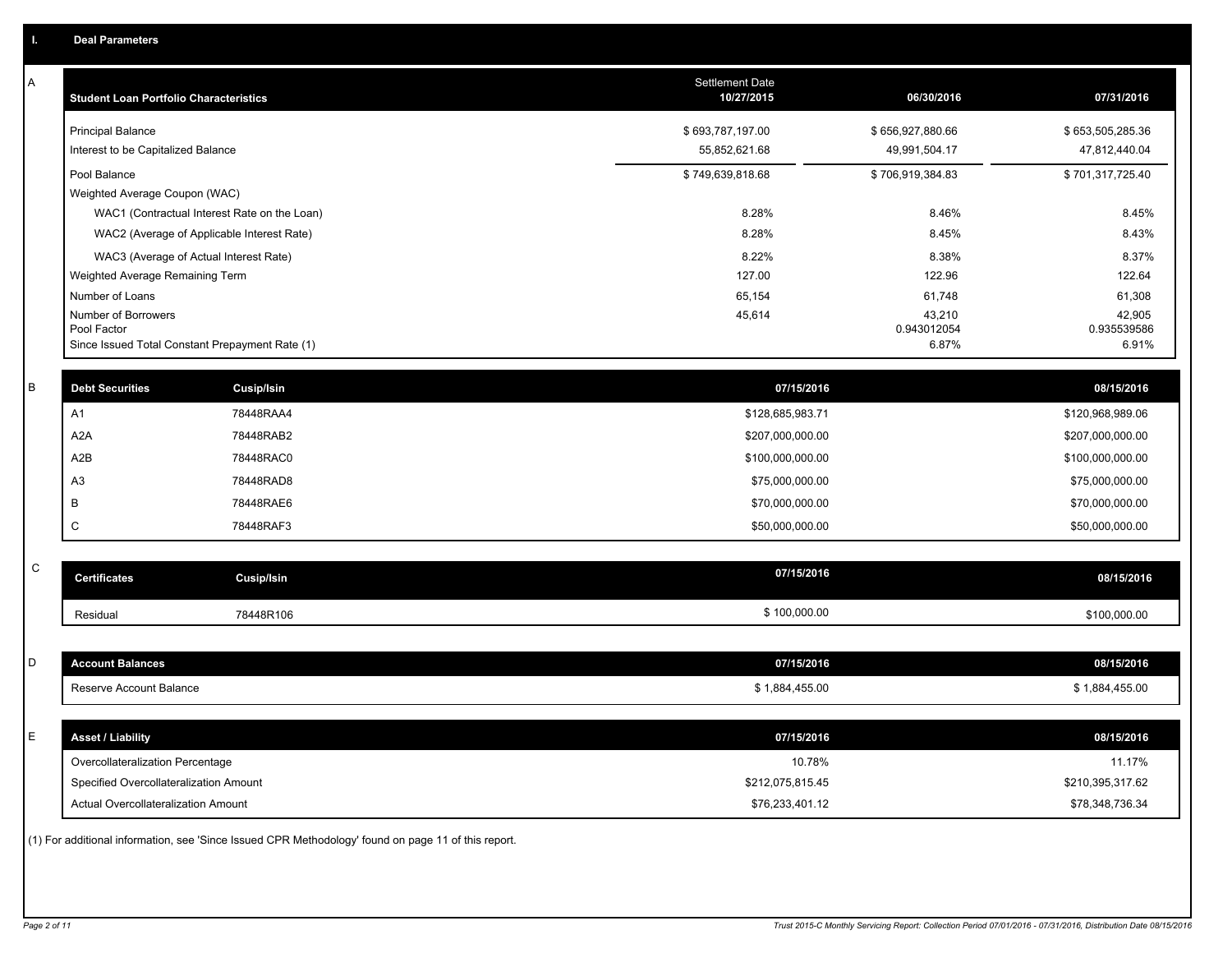## **II. 2015-C Trust Activity 07/01/2016 through 07/31/2016**

| <b>Borrower Principal</b><br>6,838,976.27<br><b>Consolidation Activity Principal</b><br>0.00<br>0.00<br>Seller Principal Reimbursement<br>0.00<br>Servicer Principal Reimbursement<br>0.00<br>Delinquent Principal Purchases by Servicer<br>0.00<br><b>Other Principal Deposits</b><br>\$6,838,976.27<br><b>Total Principal Receipts</b><br>B<br><b>Student Loan Interest Receipts</b><br>2,603,019.74<br>Borrower Interest<br>0.00<br><b>Consolidation Activity Interest</b><br>Seller Interest Reimbursement<br>0.00<br>0.00<br>Servicer Interest Reimbursement<br>Delinquent Interest Purchases by Servicer<br>0.00<br>0.00<br><b>Other Interest Deposits</b><br>\$2,603,019.74<br><b>Total Interest Receipts</b><br>C<br><b>Recoveries on Realized Losses</b><br>\$56,982.92<br>\$2,885.16<br>D<br><b>Investment Income</b><br>Е<br><b>Funds Borrowed from Next Collection Period</b><br>\$0.00<br>F<br>\$0.00<br><b>Funds Repaid from Prior Collection Period</b><br>G<br>\$0.00<br>Loan Sale or Purchase Proceeds<br>\$0.00<br>H<br>Initial Deposits to Distribution Account<br>\$0.00<br><b>Excess Transferred from Other Accounts</b><br>\$0.00<br>J<br><b>Borrower Benefit Reimbursements</b><br>\$0.00<br>Κ<br><b>Other Deposits</b><br>L<br><b>Other Fees Collected</b><br>\$0.00<br>М<br><b>AVAILABLE FUNDS</b><br>\$9,501,864.09<br>N<br>Non-Cash Principal Activity During Collection Period<br>\$3,416,380.97<br>Aggregate Purchased Amounts by the Depositor, Servicer or Seller<br>\$0.00<br>O<br>P<br>\$0.00<br>Aggregate Loan Substitutions | Α | <b>Student Loan Principal Receipts</b> |  |
|----------------------------------------------------------------------------------------------------------------------------------------------------------------------------------------------------------------------------------------------------------------------------------------------------------------------------------------------------------------------------------------------------------------------------------------------------------------------------------------------------------------------------------------------------------------------------------------------------------------------------------------------------------------------------------------------------------------------------------------------------------------------------------------------------------------------------------------------------------------------------------------------------------------------------------------------------------------------------------------------------------------------------------------------------------------------------------------------------------------------------------------------------------------------------------------------------------------------------------------------------------------------------------------------------------------------------------------------------------------------------------------------------------------------------------------------------------------------------------------------------------------------------------------------------------------|---|----------------------------------------|--|
|                                                                                                                                                                                                                                                                                                                                                                                                                                                                                                                                                                                                                                                                                                                                                                                                                                                                                                                                                                                                                                                                                                                                                                                                                                                                                                                                                                                                                                                                                                                                                                |   |                                        |  |
|                                                                                                                                                                                                                                                                                                                                                                                                                                                                                                                                                                                                                                                                                                                                                                                                                                                                                                                                                                                                                                                                                                                                                                                                                                                                                                                                                                                                                                                                                                                                                                |   |                                        |  |
|                                                                                                                                                                                                                                                                                                                                                                                                                                                                                                                                                                                                                                                                                                                                                                                                                                                                                                                                                                                                                                                                                                                                                                                                                                                                                                                                                                                                                                                                                                                                                                |   |                                        |  |
|                                                                                                                                                                                                                                                                                                                                                                                                                                                                                                                                                                                                                                                                                                                                                                                                                                                                                                                                                                                                                                                                                                                                                                                                                                                                                                                                                                                                                                                                                                                                                                |   |                                        |  |
|                                                                                                                                                                                                                                                                                                                                                                                                                                                                                                                                                                                                                                                                                                                                                                                                                                                                                                                                                                                                                                                                                                                                                                                                                                                                                                                                                                                                                                                                                                                                                                |   |                                        |  |
|                                                                                                                                                                                                                                                                                                                                                                                                                                                                                                                                                                                                                                                                                                                                                                                                                                                                                                                                                                                                                                                                                                                                                                                                                                                                                                                                                                                                                                                                                                                                                                |   |                                        |  |
|                                                                                                                                                                                                                                                                                                                                                                                                                                                                                                                                                                                                                                                                                                                                                                                                                                                                                                                                                                                                                                                                                                                                                                                                                                                                                                                                                                                                                                                                                                                                                                |   |                                        |  |
|                                                                                                                                                                                                                                                                                                                                                                                                                                                                                                                                                                                                                                                                                                                                                                                                                                                                                                                                                                                                                                                                                                                                                                                                                                                                                                                                                                                                                                                                                                                                                                |   |                                        |  |
|                                                                                                                                                                                                                                                                                                                                                                                                                                                                                                                                                                                                                                                                                                                                                                                                                                                                                                                                                                                                                                                                                                                                                                                                                                                                                                                                                                                                                                                                                                                                                                |   |                                        |  |
|                                                                                                                                                                                                                                                                                                                                                                                                                                                                                                                                                                                                                                                                                                                                                                                                                                                                                                                                                                                                                                                                                                                                                                                                                                                                                                                                                                                                                                                                                                                                                                |   |                                        |  |
|                                                                                                                                                                                                                                                                                                                                                                                                                                                                                                                                                                                                                                                                                                                                                                                                                                                                                                                                                                                                                                                                                                                                                                                                                                                                                                                                                                                                                                                                                                                                                                |   |                                        |  |
|                                                                                                                                                                                                                                                                                                                                                                                                                                                                                                                                                                                                                                                                                                                                                                                                                                                                                                                                                                                                                                                                                                                                                                                                                                                                                                                                                                                                                                                                                                                                                                |   |                                        |  |
|                                                                                                                                                                                                                                                                                                                                                                                                                                                                                                                                                                                                                                                                                                                                                                                                                                                                                                                                                                                                                                                                                                                                                                                                                                                                                                                                                                                                                                                                                                                                                                |   |                                        |  |
|                                                                                                                                                                                                                                                                                                                                                                                                                                                                                                                                                                                                                                                                                                                                                                                                                                                                                                                                                                                                                                                                                                                                                                                                                                                                                                                                                                                                                                                                                                                                                                |   |                                        |  |
|                                                                                                                                                                                                                                                                                                                                                                                                                                                                                                                                                                                                                                                                                                                                                                                                                                                                                                                                                                                                                                                                                                                                                                                                                                                                                                                                                                                                                                                                                                                                                                |   |                                        |  |
|                                                                                                                                                                                                                                                                                                                                                                                                                                                                                                                                                                                                                                                                                                                                                                                                                                                                                                                                                                                                                                                                                                                                                                                                                                                                                                                                                                                                                                                                                                                                                                |   |                                        |  |
|                                                                                                                                                                                                                                                                                                                                                                                                                                                                                                                                                                                                                                                                                                                                                                                                                                                                                                                                                                                                                                                                                                                                                                                                                                                                                                                                                                                                                                                                                                                                                                |   |                                        |  |
|                                                                                                                                                                                                                                                                                                                                                                                                                                                                                                                                                                                                                                                                                                                                                                                                                                                                                                                                                                                                                                                                                                                                                                                                                                                                                                                                                                                                                                                                                                                                                                |   |                                        |  |
|                                                                                                                                                                                                                                                                                                                                                                                                                                                                                                                                                                                                                                                                                                                                                                                                                                                                                                                                                                                                                                                                                                                                                                                                                                                                                                                                                                                                                                                                                                                                                                |   |                                        |  |
|                                                                                                                                                                                                                                                                                                                                                                                                                                                                                                                                                                                                                                                                                                                                                                                                                                                                                                                                                                                                                                                                                                                                                                                                                                                                                                                                                                                                                                                                                                                                                                |   |                                        |  |
|                                                                                                                                                                                                                                                                                                                                                                                                                                                                                                                                                                                                                                                                                                                                                                                                                                                                                                                                                                                                                                                                                                                                                                                                                                                                                                                                                                                                                                                                                                                                                                |   |                                        |  |
|                                                                                                                                                                                                                                                                                                                                                                                                                                                                                                                                                                                                                                                                                                                                                                                                                                                                                                                                                                                                                                                                                                                                                                                                                                                                                                                                                                                                                                                                                                                                                                |   |                                        |  |
|                                                                                                                                                                                                                                                                                                                                                                                                                                                                                                                                                                                                                                                                                                                                                                                                                                                                                                                                                                                                                                                                                                                                                                                                                                                                                                                                                                                                                                                                                                                                                                |   |                                        |  |
|                                                                                                                                                                                                                                                                                                                                                                                                                                                                                                                                                                                                                                                                                                                                                                                                                                                                                                                                                                                                                                                                                                                                                                                                                                                                                                                                                                                                                                                                                                                                                                |   |                                        |  |
|                                                                                                                                                                                                                                                                                                                                                                                                                                                                                                                                                                                                                                                                                                                                                                                                                                                                                                                                                                                                                                                                                                                                                                                                                                                                                                                                                                                                                                                                                                                                                                |   |                                        |  |
|                                                                                                                                                                                                                                                                                                                                                                                                                                                                                                                                                                                                                                                                                                                                                                                                                                                                                                                                                                                                                                                                                                                                                                                                                                                                                                                                                                                                                                                                                                                                                                |   |                                        |  |
|                                                                                                                                                                                                                                                                                                                                                                                                                                                                                                                                                                                                                                                                                                                                                                                                                                                                                                                                                                                                                                                                                                                                                                                                                                                                                                                                                                                                                                                                                                                                                                |   |                                        |  |
|                                                                                                                                                                                                                                                                                                                                                                                                                                                                                                                                                                                                                                                                                                                                                                                                                                                                                                                                                                                                                                                                                                                                                                                                                                                                                                                                                                                                                                                                                                                                                                |   |                                        |  |
|                                                                                                                                                                                                                                                                                                                                                                                                                                                                                                                                                                                                                                                                                                                                                                                                                                                                                                                                                                                                                                                                                                                                                                                                                                                                                                                                                                                                                                                                                                                                                                |   |                                        |  |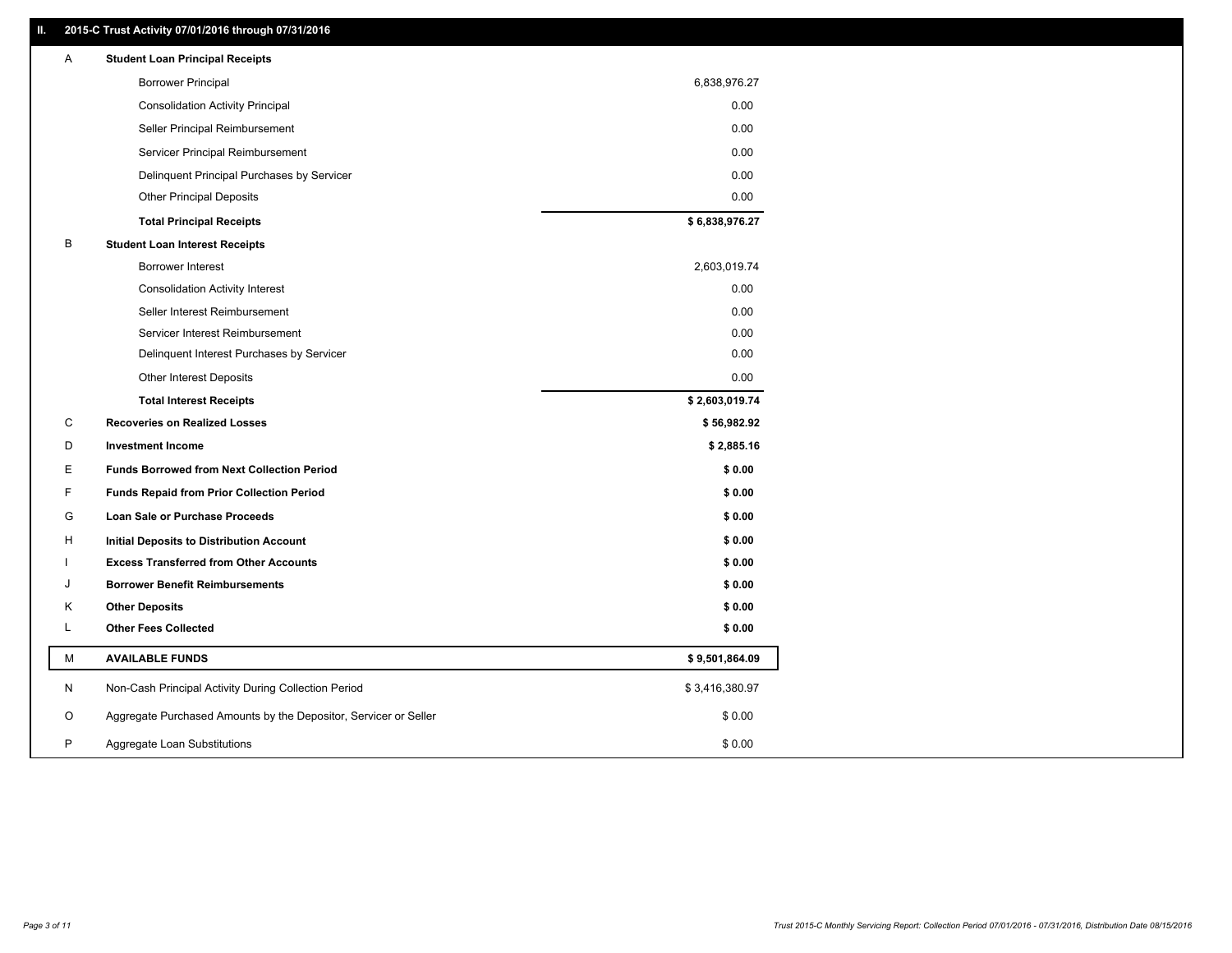|                 |                       |                          |         |                  | <b>Loans by Repayment Status</b> |                            |                          |         |                  |                |                            |
|-----------------|-----------------------|--------------------------|---------|------------------|----------------------------------|----------------------------|--------------------------|---------|------------------|----------------|----------------------------|
|                 |                       |                          |         | 07/31/2016       |                                  |                            |                          |         | 06/30/2016       |                |                            |
|                 |                       | <b>Wtd Avg</b><br>Coupon | # Loans | Principal        | % of Principal                   | % of Loans in<br>Repay (1) | <b>Wtd Avg</b><br>Coupon | # Loans | Principal        | % of Principal | % of Loans in<br>Repay (1) |
| <b>INTERIM:</b> | IN SCHOOL             | 9.11%                    | 8,506   | \$89,774,371.03  | 13.737%                          | $-$ %                      | 9.10%                    | 8,775   | \$92,618,885.75  | 14.099%        | $-$ %                      |
|                 | GRACE                 | 9.02%                    | 4,561   | \$48,841,642.95  | 7.474%                           | $-$ %                      | 9.01%                    | 5,462   | \$57,081,349.38  | 8.689%         | $-$ %                      |
|                 | <b>DEFERMENT</b>      | 8.90%                    | 2,102   | \$20,237,781.06  | 3.097%                           | $-$ %                      | 8.86%                    | 2,059   | \$19,904,007.58  | 3.030%         | $-$ %                      |
| REPAYMENT:      | <b>CURRENT</b>        | 8.08%                    | 43,691  | \$463,303,060.42 | 70.895%                          | 93.663%                    | 8.09%                    | 43,108  | \$457,590,122.22 | 69.656%        | 93.899%                    |
|                 | 31-60 DAYS DELINQUENT | 8.80%                    | 496     | \$6,227,803.65   | 0.953%                           | 1.259%                     | 8.98%                    | 479     | \$5,320,596.27   | 0.810%         | 1.092%                     |
|                 | 61-90 DAYS DELINQUENT | 8.94%                    | 260     | \$3,151,987.73   | 0.482%                           | 0.637%                     | 9.08%                    | 289     | \$3,547,788.56   | 0.540%         | 0.728%                     |
|                 | > 90 DAYS DELINQUENT  | 9.21%                    | 122     | \$1,369,297.24   | 0.210%                           | 0.277%                     | 9.31%                    | 114     | \$1,291,794.07   | 0.197%         | 0.265%                     |
|                 | <b>FORBEARANCE</b>    | 8.34%                    | 1,570   | \$20,599,341.28  | 3.152%                           | 4.164%                     | 8.17%                    | 1,462   | \$19,573,336.83  | 2.980%         | 4.016%                     |
| <b>TOTAL</b>    |                       |                          | 61,308  | \$653,505,285.36 | 100.00%                          | 100.00%                    |                          | 61,748  | \$656,927,880.66 | 100.00%        | 100.00%                    |

Percentages may not total 100% due to rounding  $^\star$ 

1 Loans classified in "Repayment" include any loan for which interim interest only, \$25 fixed payments or full principal and interest payments are due.

|                |                       |                          |         | 07/31/2016       |                |                                |                          |         | 06/30/2016       |                |                                |
|----------------|-----------------------|--------------------------|---------|------------------|----------------|--------------------------------|--------------------------|---------|------------------|----------------|--------------------------------|
|                |                       | <b>Wtd Avg</b><br>Coupon | # Loans | Principal        | % of Principal | % of Loans in<br>P&I Repay (2) | <b>Wtd Avg</b><br>Coupon | # Loans | Principal        | % of Principal | % of Loans in<br>P&I Repay (2) |
| INTERIM:       | IN SCHOOL             | 8.74%                    | 17,256  | \$199,683,505.69 | 30.556%        | $-$ %                          | 8.74%                    | 17,792  | \$206,032,685.25 | 31.363%        | $-$ %                          |
|                | GRACE                 | 8.56%                    | 8,558   | \$100,229,955.46 | 15.337%        | $-$ %                          | 8.56%                    | 10,207  | \$116,174,656.99 | 17.685%        | $-$ %                          |
|                | <b>DEFERMENT</b>      | 8.49%                    | 4,010   | \$39,119,036.08  | 5.986%         | $-$ %                          | 8.47%                    | 3,953   | \$38,413,091.50  | 5.847%         | $-$ %                          |
| P&I REPAYMENT: | <b>CURRENT</b>        | 7.95%                    | 29,139  | \$284,263,837.92 | 43.498%        | 90.394%                        | 7.96%                    | 27,557  | \$267,650,050.48 | 40.743%        | 90.328%                        |
|                | 31-60 DAYS DELINQUENT | 8.73%                    | 434     | \$5,539,447.19   | 0.848%         | 1.762%                         | 9.03%                    | 409     | \$4,629,469.47   | 0.705%         | 1.562%                         |
|                | 61-90 DAYS DELINQUENT | 9.04%                    | 228     | \$2,752,691.72   | 0.421%         | 0.875%                         | 9.02%                    | 260     | \$3,275,169.10   | 0.499%         | 1.105%                         |
|                | > 90 DAYS DELINQUENT  | 9.22%                    | 113     | \$1,317,470.02   | 0.202%         | 0.419%                         | 9.36%                    | 108     | \$1,179,421.04   | 0.180%         | 0.398%                         |
|                | FORBEARANCE           | 8.34%                    | 1,570   | \$20,599,341.28  | 3.152%         | 6.550%                         | 8.17%                    | 1,462   | \$19,573,336.83  | 2.980%         | 6.606%                         |
| <b>TOTAL</b>   |                       |                          | 61,308  | \$653,505,285.36 | 100.00%        | 100.00%                        |                          | 61,748  | \$656,927,880.66 | 100.00%        | 100.00%                        |

WAC reflects WAC3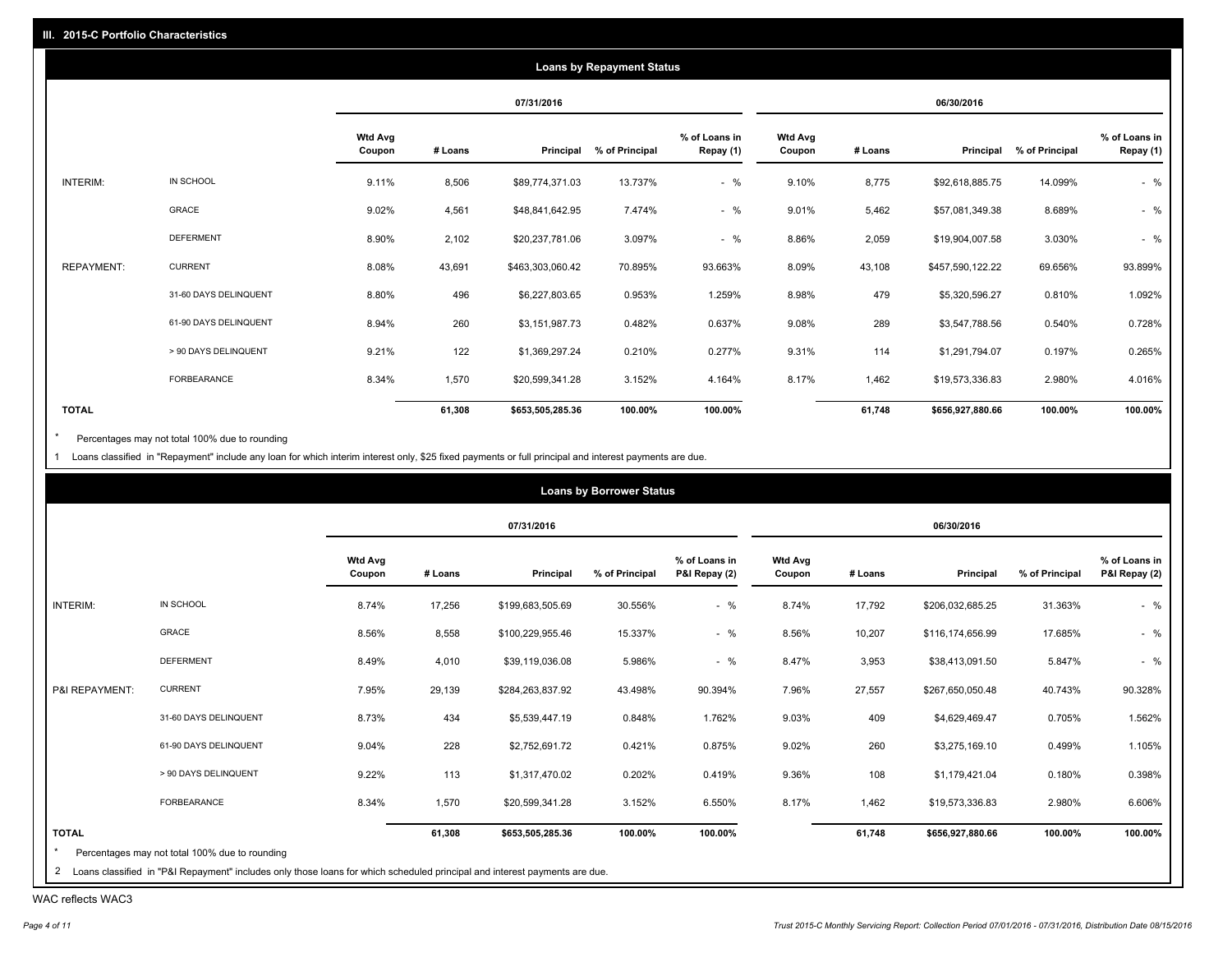|                                                                                                  | 7/31/2016        | 6/30/2016        |
|--------------------------------------------------------------------------------------------------|------------------|------------------|
| Pool Balance                                                                                     | \$701,317,725.40 | \$706,919,384.83 |
| Total # Loans                                                                                    | 61,308           | 61,748           |
| Total # Borrowers                                                                                | 42,905           | 43,210           |
| Weighted Average Coupon                                                                          | 8.43%            | 8.45%            |
| Weighted Average Remaining Term                                                                  | 122.64           | 122.96           |
| Percent of Pool - Cosigned                                                                       | 92.5%            | 92.5%            |
| Percent of Pool - Non Cosigned                                                                   | 7.5%             | 7.5%             |
| Borrower Interest Accrued for Period                                                             | \$4,611,089.42   | \$4,488,802.73   |
| <b>Outstanding Borrower Interest Accrued</b>                                                     | \$50,960,866.14  | \$52,990,563.21  |
| Gross Principal Realized Loss - Periodic                                                         | \$558,053.77     | \$294,591.99     |
| Gross Principal Realized Loss - Cumulative                                                       | \$3,782,750.20   | \$3,224,696.43   |
| Recoveries on Realized Losses - Periodic                                                         | \$56,982.92      | \$17,783.77      |
| Recoveries on Realized Losses - Cumulative                                                       | \$134,543.40     | \$77,560.48      |
| Net Losses - Periodic                                                                            | \$501,070.85     | \$276,808.22     |
| Net Losses - Cumulative                                                                          | \$3,648,206.80   | \$3,147,135.95   |
| Non-Cash Principal Activity - Capitalized Interest                                               | \$3,974,365.70   | \$2,697,921.53   |
| Since Issued Total Constant Prepayment Rate (CPR) (1)                                            | 6.91%            | 6.87%            |
| <b>Loan Substitutions</b>                                                                        | \$0.00           | \$0.00           |
| <b>Cumulative Loan Substitutions</b>                                                             | \$0.00           | \$0.00           |
| <b>Unpaid Servicing Fees</b>                                                                     | \$0.00           | \$0.00           |
| <b>Unpaid Administration Fees</b>                                                                | \$0.00           | \$0.00           |
| <b>Unpaid Carryover Servicing Fees</b>                                                           | \$0.00           | \$0.00           |
| Note Interest Shortfall                                                                          | \$0.00           | \$0.00           |
| Loans in Modification                                                                            | \$7,752,611.04   | \$6,005,194.61   |
| % of Loans in Modification as a % of Loans in Repayment (P&I)                                    | 2.47%            | 2.03%            |
|                                                                                                  |                  |                  |
| % Annualized Gross Principal Realized Loss - Periodic as a %<br>of Loans in Repayment (P&I) * 12 | 2.13%            | 1.19%            |
| % Gross Principal Realized Loss - Cumulative as a % of<br>Original Pool Balance                  | 0.50%            | 0.43%            |

(1) For additional information, see 'Since Issued CPR Methodology' found on page 11 of this report.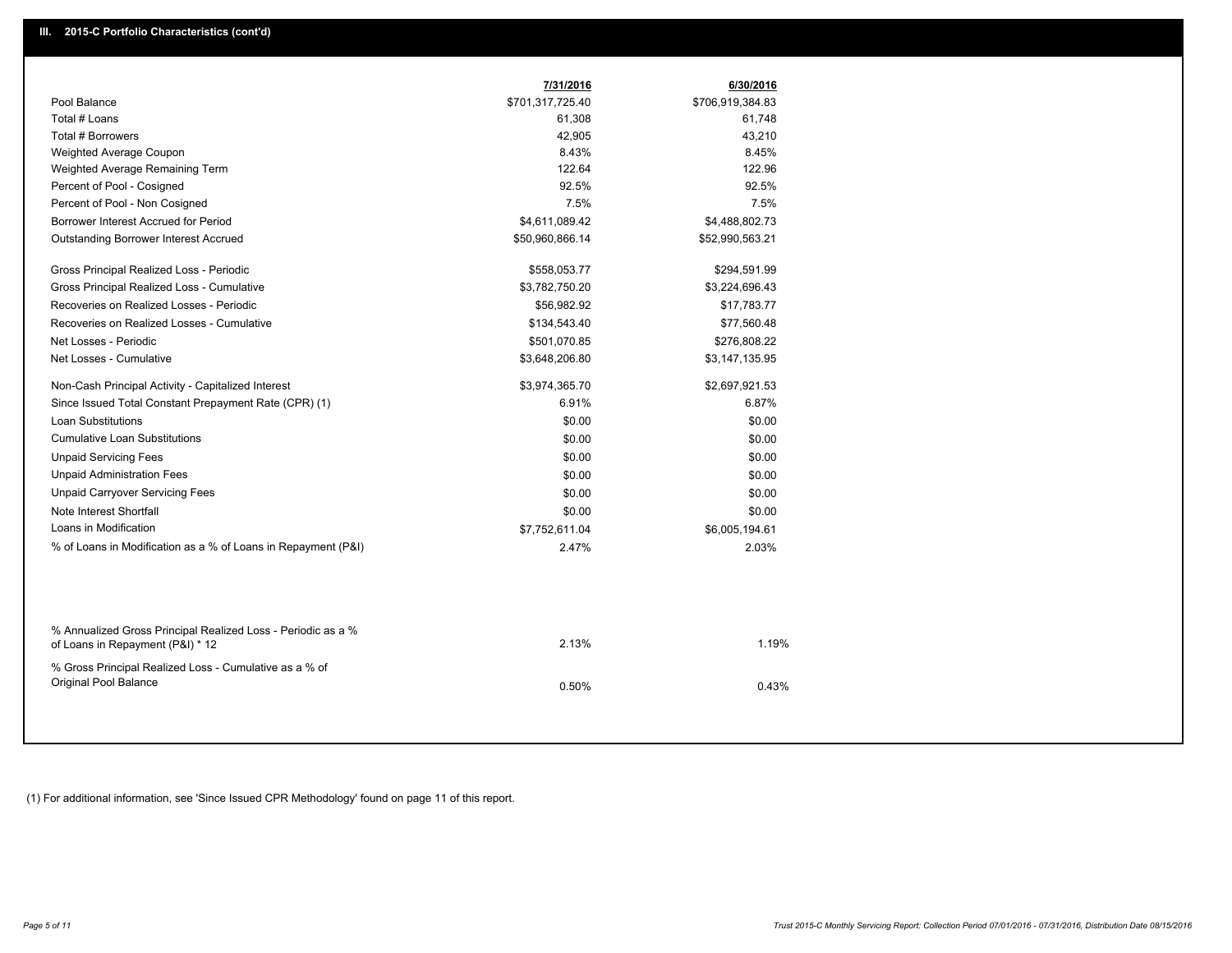## **Loan Program**

|                                    | Weighted<br><b>Average Coupon</b> | # LOANS | <b>\$ AMOUNT</b> | $%$ *     |
|------------------------------------|-----------------------------------|---------|------------------|-----------|
| - Smart Option Interest-Only Loans | 7.35%                             | 14,021  | \$130,905,339.95 | 20.031%   |
| - Smart Option Fixed Pay Loans     | 8.29%                             | 16,393  | \$207,666,570.72 | 31.777%   |
| - Smart Option Deferred Loans      | 8.80%                             | 30,894  | \$314,933,374.69 | 48.191%   |
| - Other Loan Programs              | $0.00\%$                          | 0       | \$0.00           | $0.000\%$ |
| <b>Total</b>                       | 8.37%                             | 61,308  | \$653,505,285.36 | 100.000%  |

\* Percentages may not total 100% due to rounding

B

C

**Index Type**

|                       | Weighted<br><b>Average Coupon</b> | # LOANS | <b>\$ AMOUNT</b> | $%$ *     |
|-----------------------|-----------------------------------|---------|------------------|-----------|
| - Fixed Rate Loans    | 9.35%                             | 10.758  | \$126,925,920.41 | 19.422%   |
| - LIBOR Indexed Loans | 8.12%                             | 50,550  | \$526,579,364.95 | 80.578%   |
| - Other Index Rates   | $0.00\%$                          |         | \$0.00           | $0.000\%$ |
| Total                 | 8.37%                             | 61,308  | \$653,505,285.36 | 100.000%  |

\* Percentages may not total 100% due to rounding

# **Weighted Average Recent FICO**

| 3,230<br>3,352<br>7,243 | \$30,328,608.24<br>\$32,353,862.71<br>\$74,664,673.53 | 4.641%<br>4.951%<br>11.425% |
|-------------------------|-------------------------------------------------------|-----------------------------|
|                         |                                                       |                             |
|                         |                                                       |                             |
|                         |                                                       |                             |
| 14.563                  | \$153,729,108.85                                      | 23.524%                     |
| 32,907                  | \$362,318,394.27                                      | 55.442%                     |
| 13                      | \$110,637.76                                          | 0.017%                      |
| 61,308                  | \$653,505,285.36                                      | 100.000%                    |
|                         |                                                       |                             |

WAC reflects WAC3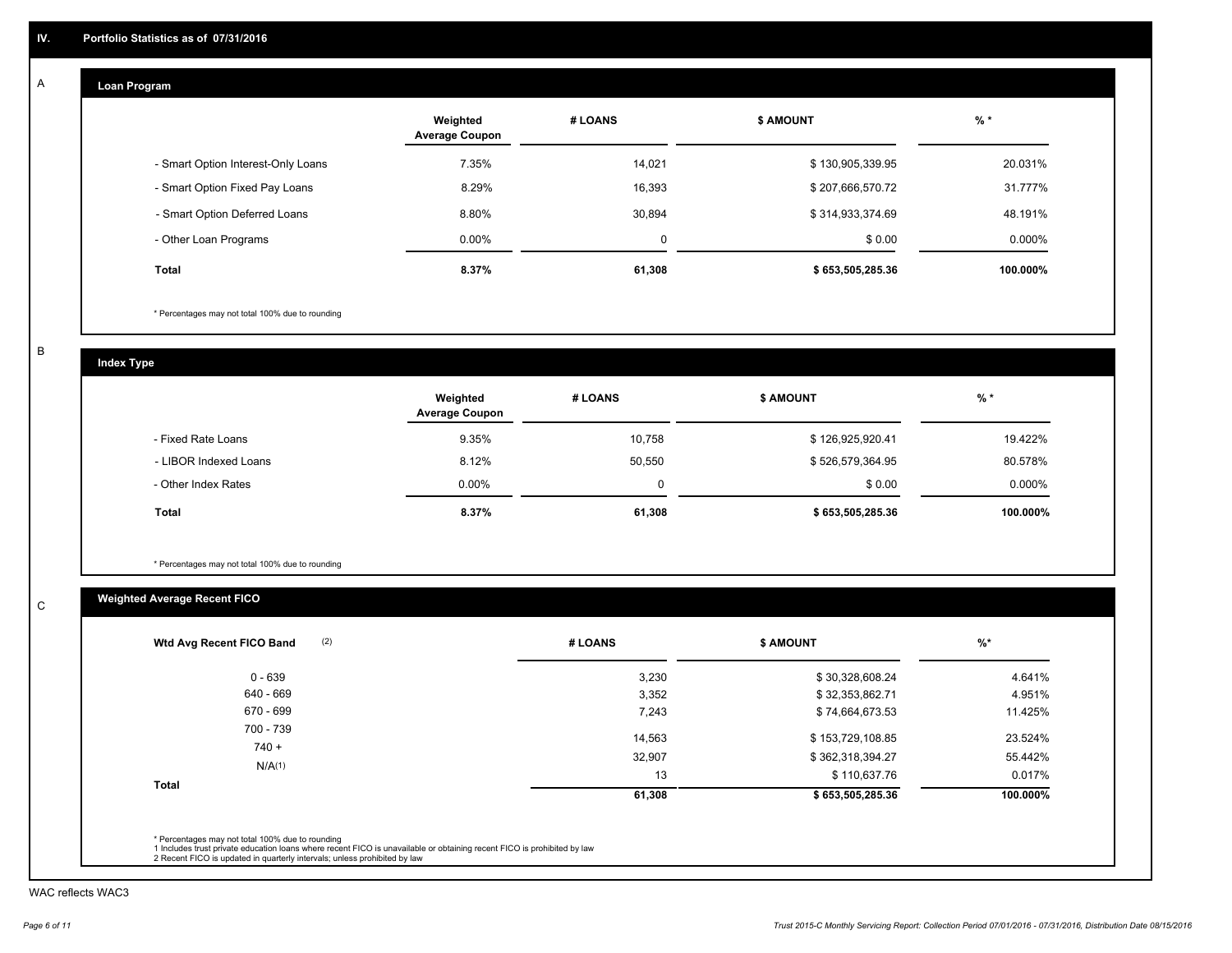| ۷. |    | 2015-C Reserve Account and Principal Distribution Calculations                                 |                  |  |
|----|----|------------------------------------------------------------------------------------------------|------------------|--|
| А. |    | <b>Reserve Account</b>                                                                         |                  |  |
|    |    | Specified Reserve Account Balance                                                              | \$1,884,455.00   |  |
|    |    | Actual Reserve Account Balance                                                                 | \$1,884,455.00   |  |
| В. |    | <b>Principal Distribution Amount</b>                                                           |                  |  |
|    | i. | Class A Notes Outstanding                                                                      | \$510,685,983.71 |  |
|    |    | ii.<br>Pool Balance                                                                            | \$701,317,725.40 |  |
|    |    | First Priority Principal Distribution Amount (i - ii)<br>iii.                                  | \$0.00           |  |
|    |    |                                                                                                |                  |  |
|    |    | Class A and B Notes Outstanding<br>iv.                                                         | \$580,685,983.71 |  |
|    |    | First Priority Principal Distribution Amount<br>v.                                             | \$0.00           |  |
|    |    | Pool Balance<br>vi.                                                                            | \$701,317,725.40 |  |
|    |    | Specified Overcollateralization Amount<br>vii.                                                 | \$210,395,317.62 |  |
|    |    | Available Funds (after payment of waterfall items A through H)<br>viii.                        | \$0.00           |  |
|    |    | Class C Notes Outstanding<br>ix.                                                               | \$50,000,000.00  |  |
|    |    | Regular Principal Distribution Amount (if (iv > 0, (iv - v) - (vi - vii), min(viii, ix))<br>x. | \$89,763,575.93  |  |
|    |    |                                                                                                |                  |  |
|    |    | Pool Balance<br>xi.                                                                            | \$701,317,725.40 |  |
|    |    | 10% of Initial Pool Balance<br>xii.                                                            | \$74,963,981.87  |  |
|    |    | First Priority Principal Distribution Amount<br>xiii.                                          | \$0.00           |  |
|    |    | Regular Principal Distribution Amount<br>xiv.                                                  | \$89,763,575.93  |  |
|    |    | Available Funds (after payment of waterfall items A through J)<br>XV.                          | \$0.00           |  |
|    |    | xvi. Additional Principal Distribution Amount (if(ix $\lt$ = x, min(xv, xi - xiii - xiv)))     | \$0.00           |  |
|    |    |                                                                                                |                  |  |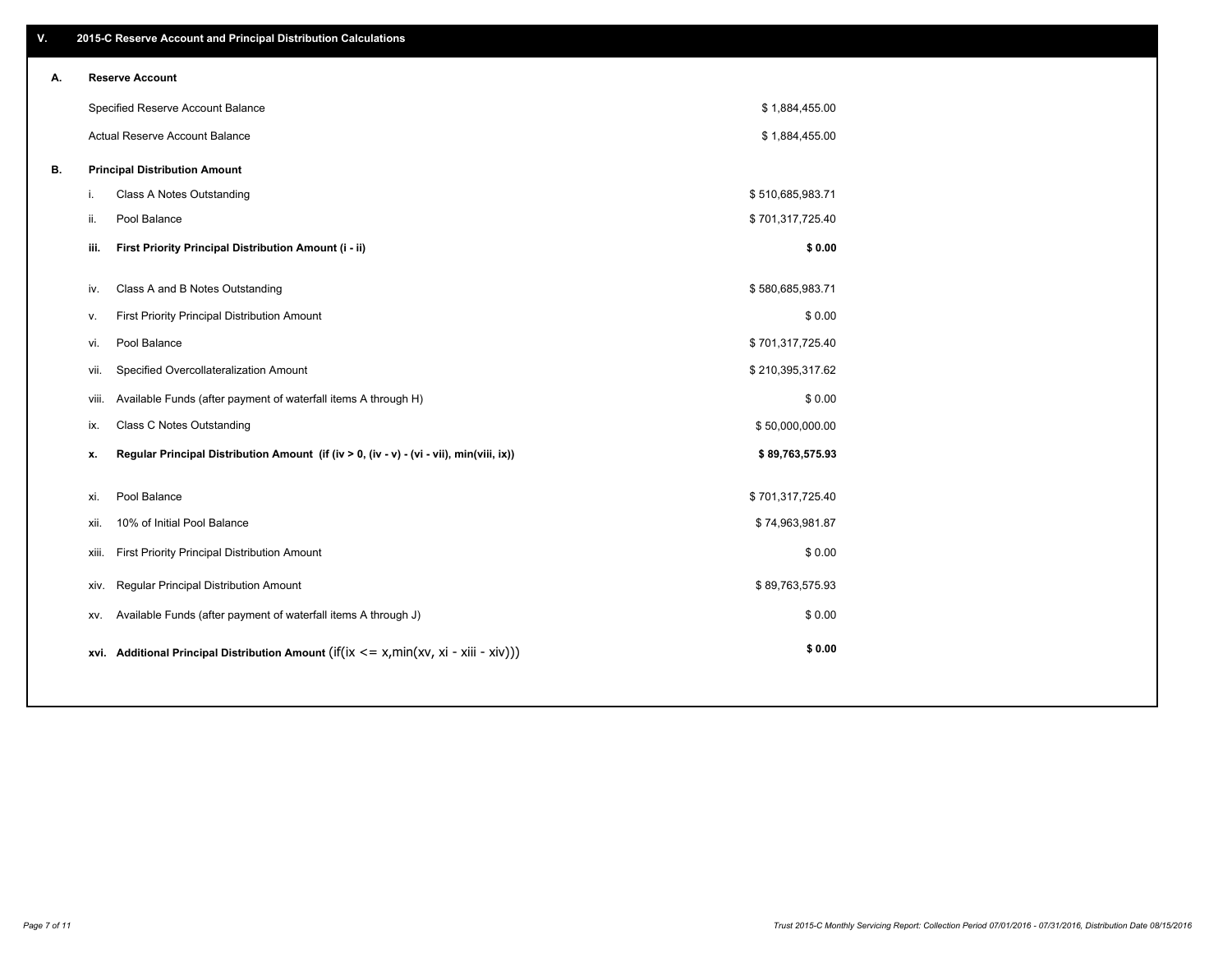|              |                                                         | Paid           | <b>Funds Balance</b> |
|--------------|---------------------------------------------------------|----------------|----------------------|
|              | <b>Total Available Funds</b>                            |                | \$9,501,864.09       |
| $\mathsf{A}$ | <b>Trustee Fees</b>                                     | \$0.00         | \$9,501,864.09       |
| В            | <b>Servicing Fees</b>                                   | \$438,393.50   | \$9,063,470.59       |
| C            | i. Administration Fees                                  | \$8,333.00     | \$9,055,137.59       |
|              | ii. Unreimbursed Administrator Advances plus any Unpaid | \$0.00         | \$9,055,137.59       |
| D            | Class A Noteholders Interest Distribution Amount        | \$946,476.27   | \$8,108,661.32       |
| Е            | <b>First Priority Principal Payment</b>                 | \$0.00         | \$8,108,661.32       |
| F            | Class B Noteholders Interest Distribution Amount        | \$204,166.67   | \$7,904,494.65       |
| G            | Class C Noteholders Interest Distribution Amount        | \$187,500.00   | \$7,716,994.65       |
| н            | <b>Reinstatement Reserve Account</b>                    | \$0.00         | \$7,716,994.65       |
|              | <b>Regular Principal Distribution</b>                   | \$7,716,994.65 | \$0.00               |
| J            | <b>Carryover Servicing Fees</b>                         | \$0.00         | \$0.00               |
| К            | <b>Additional Principal Distribution Amount</b>         | \$0.00         | \$0.00               |
| L.           | Unpaid Expenses of Trustee                              | \$0.00         | \$0.00               |
| М            | Unpaid Expenses of Administrator                        | \$0.00         | \$0.00               |
| N            | Remaining Funds to the Residual Certificateholders      | \$0.00         | \$0.00               |

## **Waterfall Conditions**

|      | Pool Balance                                                                       | \$701,317,725.40 |  |
|------|------------------------------------------------------------------------------------|------------------|--|
|      | Class A and B Notes Outstanding                                                    | \$580,685,983.71 |  |
| iii. | Class C Noteholders' Interest Distribution Ratio (i / ii)                          | 120.77%          |  |
| iv.  | Minimum Ratio                                                                      | 110.00%          |  |
| v.   | Is the Class C Noteholders' Interest Distribution Condition Satisfied (iii $>$ iv) | ν                |  |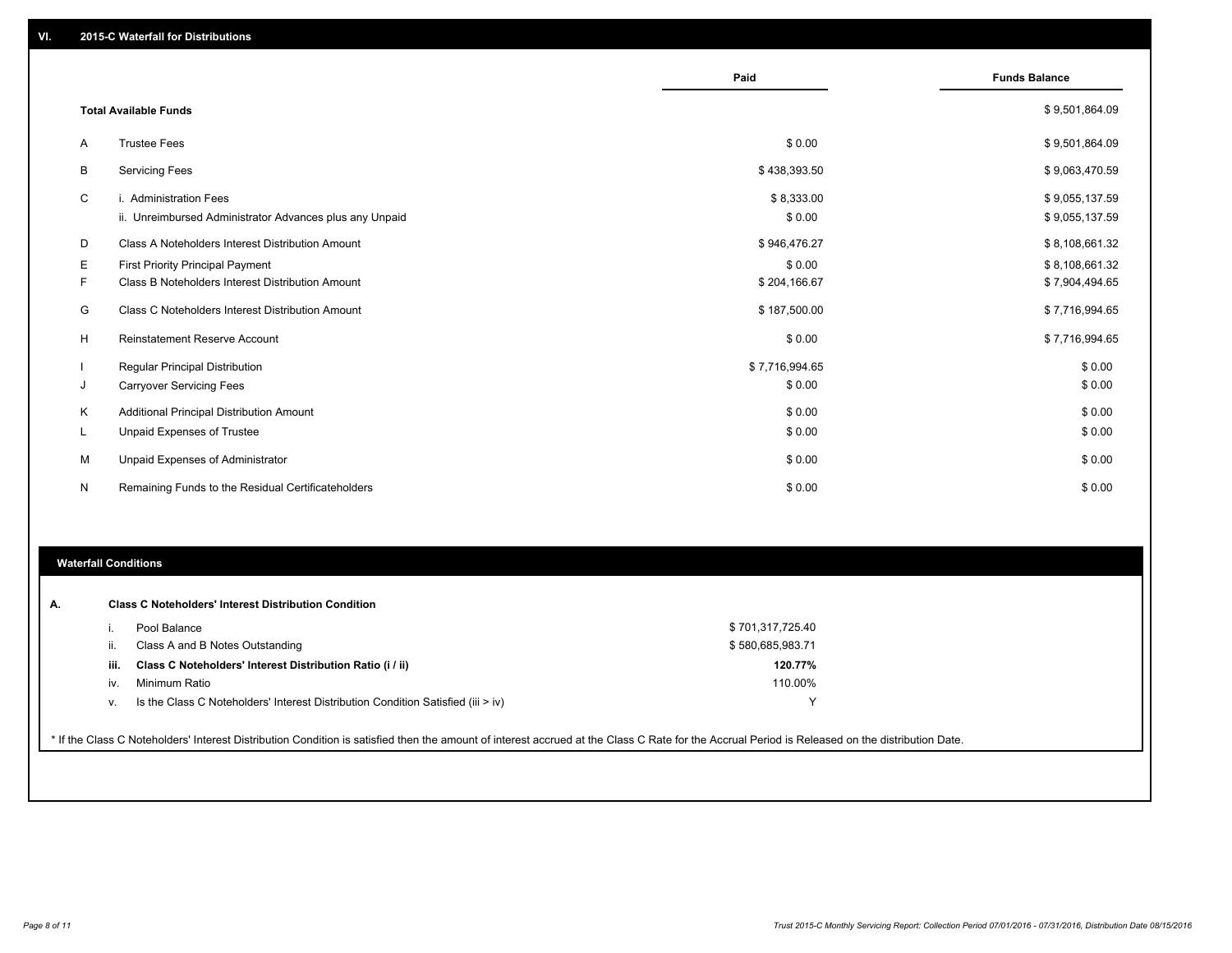| <b>Distribution Amounts</b>                                |                         |                         |                         |
|------------------------------------------------------------|-------------------------|-------------------------|-------------------------|
|                                                            | A1                      | A <sub>2</sub> A        | A <sub>2</sub> B        |
| Cusip/Isin                                                 | 78448RAA4               | 78448RAB2               | 78448RAC0               |
| <b>Beginning Balance</b>                                   | \$128,685,983.71        | \$207,000,000.00        | \$100,000,000.00        |
| Index                                                      | <b>LIBOR</b>            | <b>FIXED</b>            | <b>LIBOR</b>            |
| Spread/Fixed Rate                                          | 0.90%                   | 2.75%                   | 1.40%                   |
| Record Date (Days Prior to Distribution)                   | 1 NEW YORK BUSINESS DAY | 1 NEW YORK BUSINESS DAY | 1 NEW YORK BUSINESS DAY |
| <b>Accrual Period Begin</b>                                | 7/15/2016               | 7/15/2016               | 7/15/2016               |
| <b>Accrual Period End</b>                                  | 8/15/2016               | 8/15/2016               | 8/15/2016               |
| Daycount Fraction                                          | 0.08611111              | 0.08333333              | 0.08611111              |
| Interest Rate*                                             | 1.38135%                | 2.75000%                | 1.88135%                |
| <b>Accrued Interest Factor</b>                             | 0.001189496             | 0.002291667             | 0.001620051             |
| <b>Current Interest Due</b>                                | \$153,071.44            | \$474,375.00            | \$162,005.14            |
| Interest Shortfall from Prior Period Plus Accrued Interest | $\mathsf{\$}$ -         | $\mathcal{S}$ -         | $\mathsf{\$}$ -         |
| <b>Total Interest Due</b>                                  | \$153,071.44            | \$474,375.00            | \$162,005.14            |
| <b>Interest Paid</b>                                       | \$153,071.44            | \$474,375.00            | \$162,005.14            |
| <b>Interest Shortfall</b>                                  | $\mathsf{\$}$ -         | $\mathsf{\$}$ -         | $\mathsf{\$}$ -         |
| <b>Principal Paid</b>                                      | \$7,716,994.65          | $\mathsf S$ -           | $\mathsf{\$}$ -         |
| <b>Ending Principal Balance</b>                            | \$120,968,989.06        | \$207,000,000.00        | \$100,000,000.00        |
| Paydown Factor                                             | 0.038778868             | 0.000000000             | 0.000000000             |
| <b>Ending Balance Factor</b>                               | 0.607884367             | 1.000000000             | 1.000000000             |

\* Pay rates for Current Distribution. For the interest rates applicable to the next distribution date, please see https://www.salliemae.com/about/investors/data/SMBabrate.txt.

**VII. 2015-C Distributions**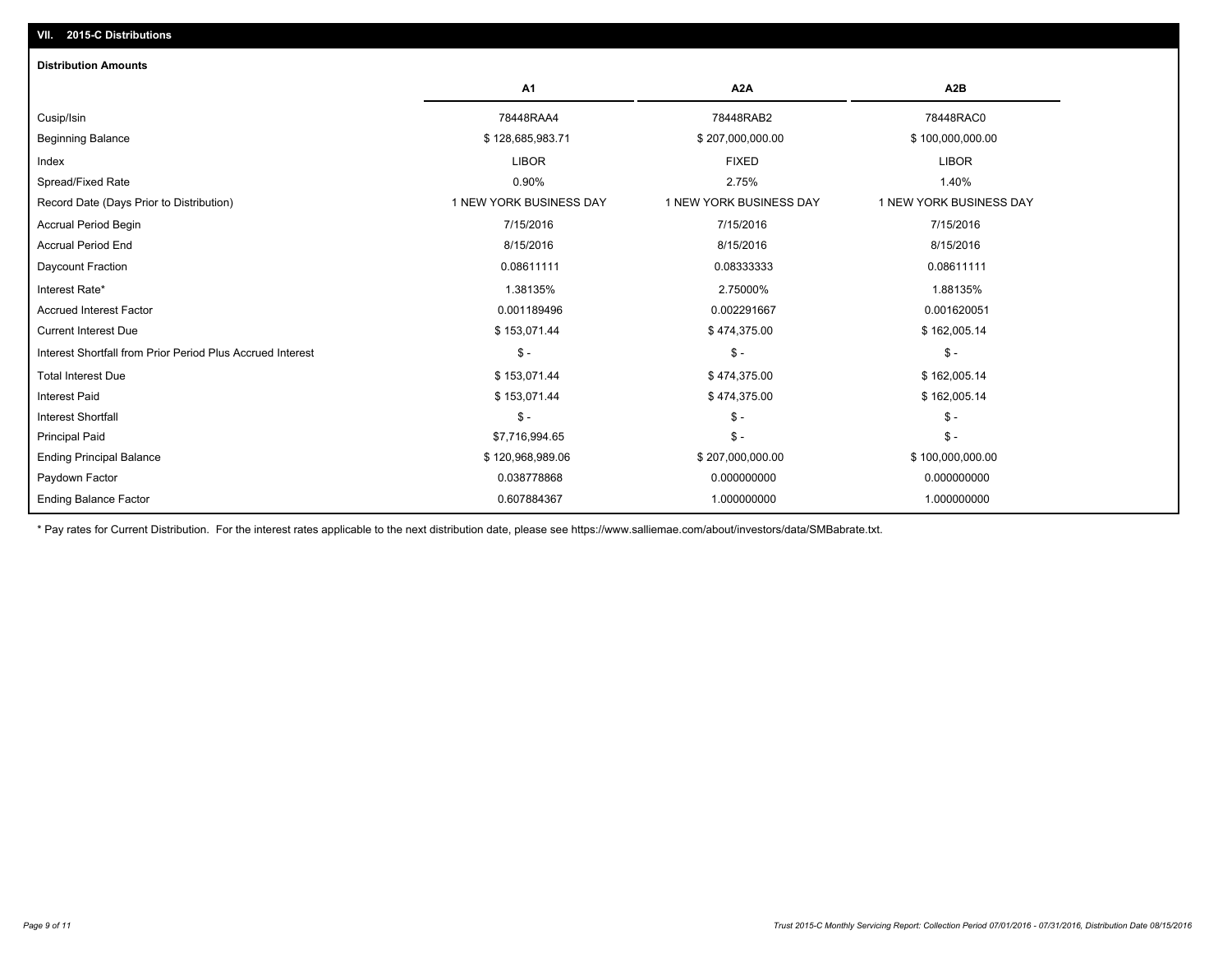| A3<br>в<br>с<br>78448RAD8<br>78448RAE6<br>78448RAF3<br>\$75,000,000.00<br>\$70,000,000.00<br>\$50,000,000.00<br><b>FIXED</b><br><b>LIBOR</b><br><b>FIXED</b><br>3.50%<br>1.95%<br>4.50%<br>1 NEW YORK BUSINESS DAY<br>1 NEW YORK BUSINESS DAY<br>1 NEW YORK BUSINESS DAY<br>7/15/2016<br>7/15/2016<br>7/15/2016<br>8/15/2016<br>8/15/2016<br>8/15/2016<br>0.08611111<br>0.08333333<br>0.08333333<br>2.43135%<br>3.50000%<br>4.50000%<br>0.002093663<br>0.002916667<br>0.003750000<br>\$157,024.69<br>\$187,500.00<br>\$204,166.67<br>$\mathsf{\$}$ -<br>$\mathsf{\$}$ -<br>$\frac{2}{3}$ -<br>\$157,024.69<br>\$204,166.67<br>\$187,500.00<br>\$157,024.69<br>\$204,166.67<br>\$187,500.00<br>$\mathsf{\$}$ -<br>$S -$<br>$\mathsf{\$}$ -<br>$\mathsf{\$}$ -<br>$S -$<br>$\mathsf{\$}$ -<br>\$75,000,000.00<br>\$70,000,000.00<br>\$50,000,000.00<br>0.000000000<br>0.000000000<br>0.000000000<br>1.000000000<br>1.000000000<br>1.000000000 | <b>Distribution Amounts</b>                                |  |  |
|---------------------------------------------------------------------------------------------------------------------------------------------------------------------------------------------------------------------------------------------------------------------------------------------------------------------------------------------------------------------------------------------------------------------------------------------------------------------------------------------------------------------------------------------------------------------------------------------------------------------------------------------------------------------------------------------------------------------------------------------------------------------------------------------------------------------------------------------------------------------------------------------------------------------------------------------|------------------------------------------------------------|--|--|
|                                                                                                                                                                                                                                                                                                                                                                                                                                                                                                                                                                                                                                                                                                                                                                                                                                                                                                                                             |                                                            |  |  |
|                                                                                                                                                                                                                                                                                                                                                                                                                                                                                                                                                                                                                                                                                                                                                                                                                                                                                                                                             | Cusip/Isin                                                 |  |  |
|                                                                                                                                                                                                                                                                                                                                                                                                                                                                                                                                                                                                                                                                                                                                                                                                                                                                                                                                             | <b>Beginning Balance</b>                                   |  |  |
|                                                                                                                                                                                                                                                                                                                                                                                                                                                                                                                                                                                                                                                                                                                                                                                                                                                                                                                                             | Index                                                      |  |  |
|                                                                                                                                                                                                                                                                                                                                                                                                                                                                                                                                                                                                                                                                                                                                                                                                                                                                                                                                             | Spread/Fixed Rate                                          |  |  |
|                                                                                                                                                                                                                                                                                                                                                                                                                                                                                                                                                                                                                                                                                                                                                                                                                                                                                                                                             | Record Date (Days Prior to Distribution)                   |  |  |
|                                                                                                                                                                                                                                                                                                                                                                                                                                                                                                                                                                                                                                                                                                                                                                                                                                                                                                                                             | <b>Accrual Period Begin</b>                                |  |  |
|                                                                                                                                                                                                                                                                                                                                                                                                                                                                                                                                                                                                                                                                                                                                                                                                                                                                                                                                             | <b>Accrual Period End</b>                                  |  |  |
|                                                                                                                                                                                                                                                                                                                                                                                                                                                                                                                                                                                                                                                                                                                                                                                                                                                                                                                                             | Daycount Fraction                                          |  |  |
|                                                                                                                                                                                                                                                                                                                                                                                                                                                                                                                                                                                                                                                                                                                                                                                                                                                                                                                                             | Interest Rate*                                             |  |  |
|                                                                                                                                                                                                                                                                                                                                                                                                                                                                                                                                                                                                                                                                                                                                                                                                                                                                                                                                             | <b>Accrued Interest Factor</b>                             |  |  |
|                                                                                                                                                                                                                                                                                                                                                                                                                                                                                                                                                                                                                                                                                                                                                                                                                                                                                                                                             | <b>Current Interest Due</b>                                |  |  |
|                                                                                                                                                                                                                                                                                                                                                                                                                                                                                                                                                                                                                                                                                                                                                                                                                                                                                                                                             | Interest Shortfall from Prior Period Plus Accrued Interest |  |  |
|                                                                                                                                                                                                                                                                                                                                                                                                                                                                                                                                                                                                                                                                                                                                                                                                                                                                                                                                             | <b>Total Interest Due</b>                                  |  |  |
|                                                                                                                                                                                                                                                                                                                                                                                                                                                                                                                                                                                                                                                                                                                                                                                                                                                                                                                                             | <b>Interest Paid</b>                                       |  |  |
|                                                                                                                                                                                                                                                                                                                                                                                                                                                                                                                                                                                                                                                                                                                                                                                                                                                                                                                                             | <b>Interest Shortfall</b>                                  |  |  |
|                                                                                                                                                                                                                                                                                                                                                                                                                                                                                                                                                                                                                                                                                                                                                                                                                                                                                                                                             | <b>Principal Paid</b>                                      |  |  |
|                                                                                                                                                                                                                                                                                                                                                                                                                                                                                                                                                                                                                                                                                                                                                                                                                                                                                                                                             | <b>Ending Principal Balance</b>                            |  |  |
|                                                                                                                                                                                                                                                                                                                                                                                                                                                                                                                                                                                                                                                                                                                                                                                                                                                                                                                                             | Paydown Factor                                             |  |  |
|                                                                                                                                                                                                                                                                                                                                                                                                                                                                                                                                                                                                                                                                                                                                                                                                                                                                                                                                             | <b>Ending Balance Factor</b>                               |  |  |

\* Pay rates for Current Distribution. For the interest rates applicable to the next distribution date, please see https://www.salliemae.com/about/investors/data/SMBabrate.txt.

**VII. 2015-C Distributions**